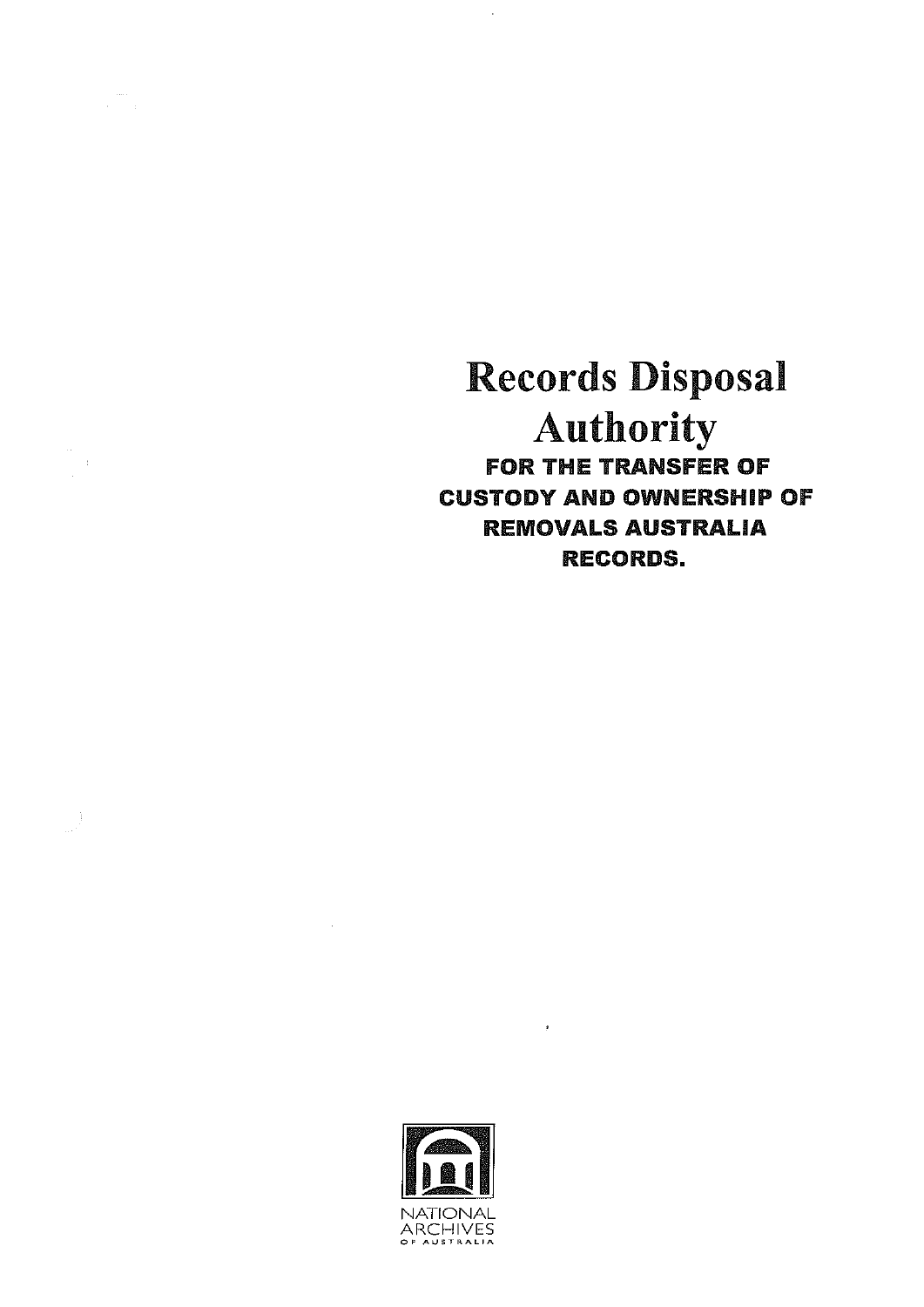# **Disposal Authority Report for Job No 13 Jan 2000 1999/00000122**

|               | .             |
|---------------|---------------|
| <b>Job No</b> | 1999/00000122 |
|               |               |

## **Introduction· Authority to Transfer Records (ATTR)**

### **The Disposal Process**

The disposal of Commonwealth records is the process of assessing the value of records for future use, identifying those which have enduring value and identifying how soon the remainder can be destroyed or otherwise disposed of. The process can also involve the transfer ofownership or custody of records **and the alteration of records. Further, it involves authorising the action arising from the assessment and**  putting the action into effect by sentencing.

Section 24 of the *Archives Act 1983* provides that records are not to be disposed of without the consent ofthe Archives unless the action of disposal is positively required by law, or takes place in accordance with a normal administrative practice of which the Archives does not disapprove. Advice on the provisions of the Archives Act is obtainable from any of the National Archives of Australia offices.

### **Purpose of this Authority**

This authority authorises the destruction or other disposal of Commonwealth records as required by the Archives Act.

This authority has been prepared as part of the records disposal program ofthe agency. Two important objectives of this program are to ensure that records are kept for as long as they are of value and to enable the destruction or other disposal of records once they are no longer of value. The authority's **provisions takeinto accountboth the administrative requirements ofthe agency in discharging its**  functional responsibilities and the potential research use of the records by the Government and the public.

This authority should be used in conjunction with General Disposal Authorities which are issued by the Archives to cover housekeeping and other administrative records common to most Commonwealth **agencies.** 

#### **Using this Authority**

This authority covers records controlled by the agency and applies only to the records or classes of records described **in** the authority.

**This authority is to be used to sentence records. Sentencing involves the examination of records in**  order to identify the individual disposal class to which they belong. This process enables the sentencing **officer to determine the appropriate disposalactionfor the records. Advice on sentencing can be**  obtained from your nearest National Archives of Australia office.

Where the format of the records has been changed this does not prevent the disposal classes from being **used to sentence records which perform the same function.** 

Where the method ofrecording the information changes (eg from a manual card system to an electronic system), this authority can still be used to sentence the records created provided the records perform the same function. The information must be accessible for the periods prescribed in the classes. Agencies **will** need **to ensure that any software, hardware or documentation required to gain continuingaccess to**  the data is available for the periods prescribed.

Retention periods set down in this authority are minimum ones and the agency may extend the retention period of a record if it considers that there is an administrative need to do so. Where an agency wishes to retain records for substantially longer than the authorised retention period, the agency should request that the authority be amended to reflect this requirement.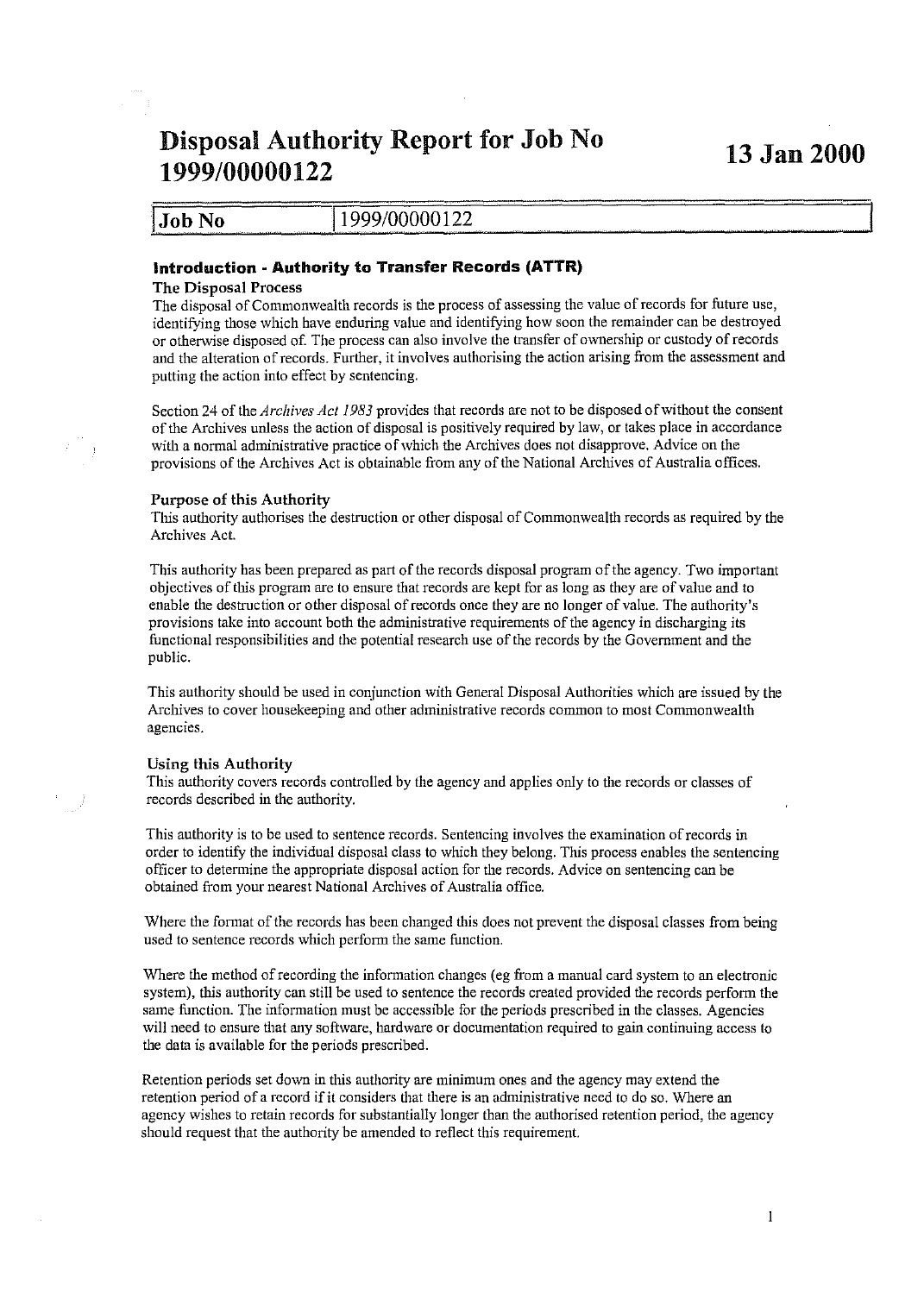Appropriate arrangements should be made with the National Archives of Australia when records are to be transferred into custody. The Archives no longer accepts unsentenced records. Records deposited may be withdrawn for official reference purposes through the lending service.

When records are destroyed in accordance with the provisions of this authority, the National Archives of Australia should be notified on form NAS 45, Notification of Records Destroyed, within 30 days of the date of destruction.

#### Amendment and Review of this Authority

All amendments to this authority must be approved by the National Archives of Australia. Officers using the authority should advise the National Archives of Australia of any changes considered desirable.

The Archives will arrange a review of this authority after 10 years to establish whether its provisions are still appropriate. Either the agency or the Archives may propose a review of the authority at any **other time, in the event of any changes in administrative arrangements or procedures which are likely**  to affect the value of the records covered by this authority.

In all cases the process of review will involve consultation between the Archives and the agency. Ifthe **process of review reveals that this authority requires amendment, the necessary amendments will be**  made and authorised.

## CONTACT INFORMATION

Queen Victoria Terrace 11-13 Derlanger Avenue 120 Miller Road<br>Parkes ACT 2600 Collinswood SA 5081 Chester Hill NS PO Box 7425 PO Box 119 Locked Bag 4<br>
Canberra Mail Centre Walkerville SA 5081 Chester Hill N Canberra Mail Centre Walkerville SA 5081 Chester Hill NSW 2162 ACT 2610 Tel: (08) 8269 0100 Tel: (02) 9645 0100 Tel: (02) 6212 3600 Fax: (08) 8269 3234 Fax: (02) 9645 0108 Fax: (02) 6212 3699 Brisbane Office Perth Office Darwin Office Burwood Heights 3151 Tel: (03) 9803 1099 Fax: (03) 9886 1267

Canberra Office Adelaide Office Sydney Office Collinswood SA 5081 Chester Hill NSW 2162

996 Wynnum Road 384 Berwick Street Kelsey Crescent Cannon Hill QLD 4170 East Victoria Park WA 6101 Nightcliff NT 0810<br>PO Box 24 PO Box 24 PO Box 1144 PO Box 24 Cannon Hill QLD 4170 East Victoria Park WA 6101 Nightcliff NT 0810 Tel: (07) 3249 4222 Tel: (08) 9470 7500 Tel: (08) 8948 4577<br>Fax: (07) 3399 6589 Fax: (08) 9470 2787 Fax: (08) 8985 1617 Melbourne Office Hobart Office **internet**  31 Vision Drive 4 Rosny Hill Road Email: archives@naa.gov.au East Burwood VIC 3151 Rosny Park TAS 7018 WWW: PO Box 8005 Tel: (03) 6244 0105 <http://www.naa.gov.au><br>Burwood Heights 3151 Fax: (03) 6244 6834

Fax: (08) 8985 1617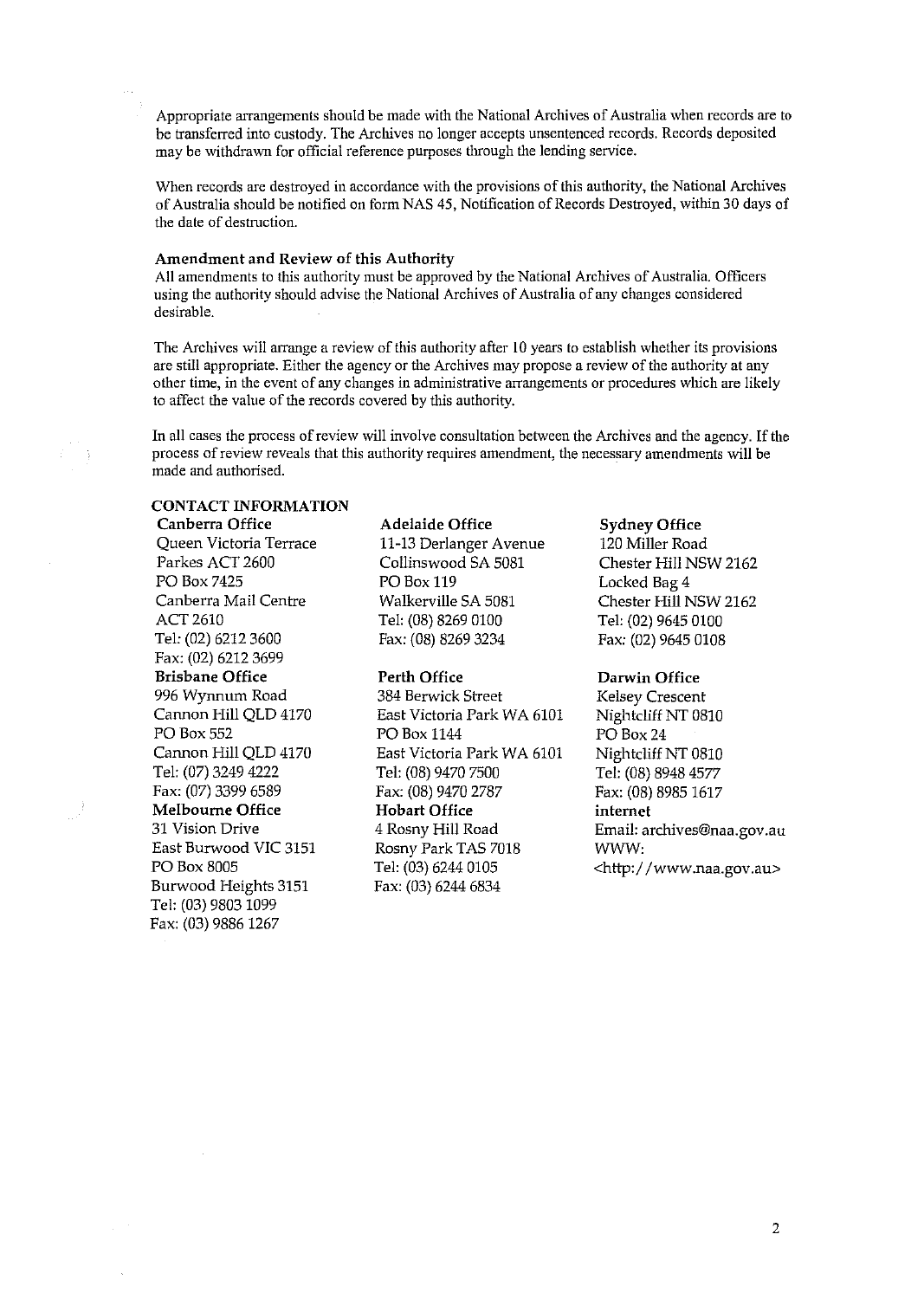© Commonwealth of Australia 1999

 $\sim$ 

 $\sim 10^{-11}$ 

 $\frac{1}{2}$ 

This work is copyright. Apart from any use as permitted under the *Copyright Act 1968*, no part may be **reproduced by any process without prior written permission from the Australian Archives. Requests and inquiries concerning reproduction and rights should be directed to the Publications Manager, Australian Archives, PO Box 7425, Canberra Mail Centre ACT 2610, Australia**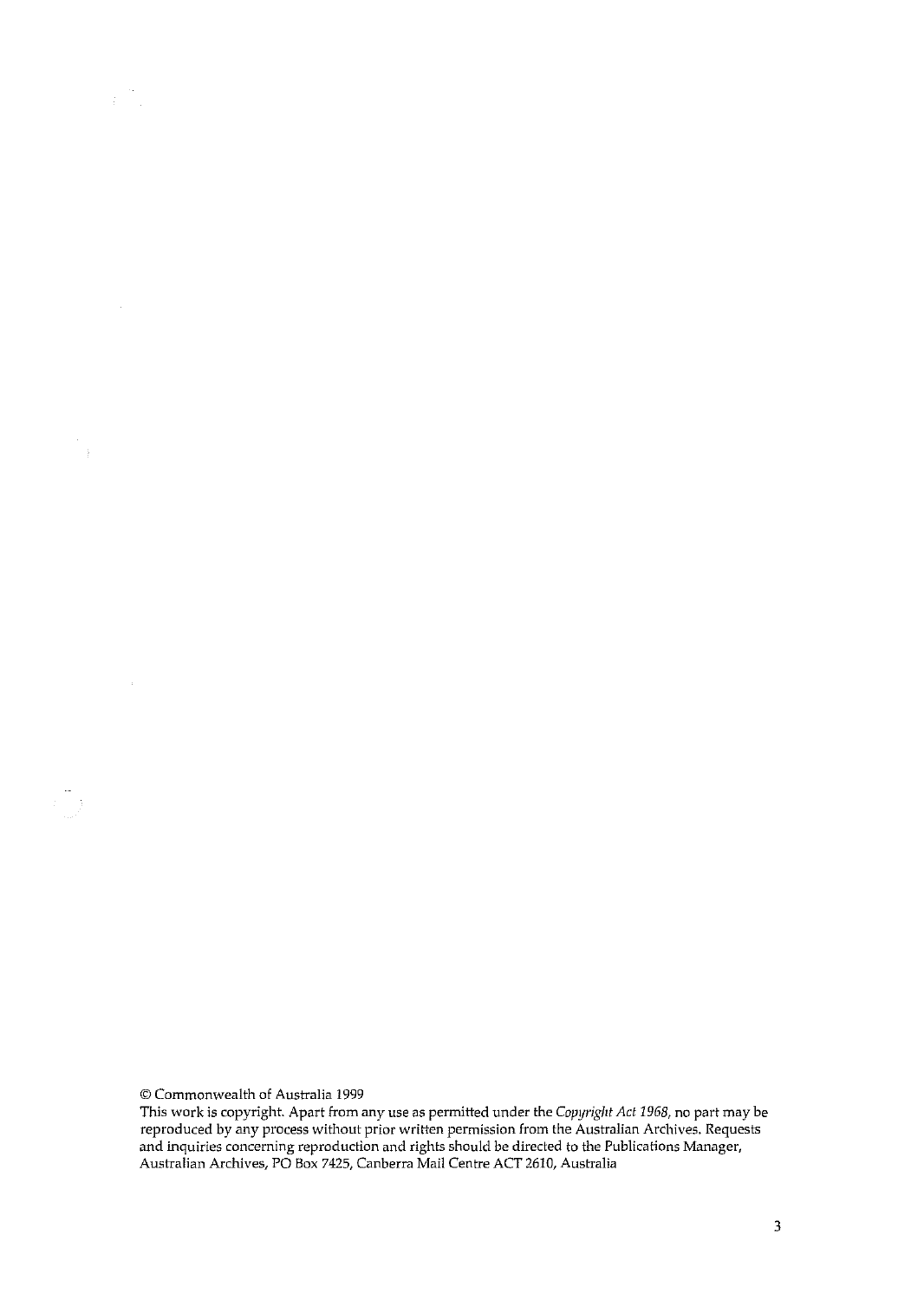| <b>Job No</b>                                      | 1999/00000122                                                                                                                                                                                                                                                                                                                                                                                                                                                                                                                                                                                                                                                                                                                                                                                                                                                                                                                                                                                                         |                                                                                      |                 |  |  |  |
|----------------------------------------------------|-----------------------------------------------------------------------------------------------------------------------------------------------------------------------------------------------------------------------------------------------------------------------------------------------------------------------------------------------------------------------------------------------------------------------------------------------------------------------------------------------------------------------------------------------------------------------------------------------------------------------------------------------------------------------------------------------------------------------------------------------------------------------------------------------------------------------------------------------------------------------------------------------------------------------------------------------------------------------------------------------------------------------|--------------------------------------------------------------------------------------|-----------------|--|--|--|
| <b>Authority Purpose</b>                           | (b) of the Archives Act 1983.                                                                                                                                                                                                                                                                                                                                                                                                                                                                                                                                                                                                                                                                                                                                                                                                                                                                                                                                                                                         | Authorise arrangements for the disposal of records in accordance with Section 24 (2) |                 |  |  |  |
| <b>Authority Application</b>                       | Removals Australia National<br>Office and States                                                                                                                                                                                                                                                                                                                                                                                                                                                                                                                                                                                                                                                                                                                                                                                                                                                                                                                                                                      | <b>Agency No</b>                                                                     | CA 8480         |  |  |  |
| Person to whom notice of<br>authorisation is given | The Secretary, Department of Finance and Administration                                                                                                                                                                                                                                                                                                                                                                                                                                                                                                                                                                                                                                                                                                                                                                                                                                                                                                                                                               |                                                                                      |                 |  |  |  |
| <b>Description of Records</b>                      | Removals Australia Functional Records                                                                                                                                                                                                                                                                                                                                                                                                                                                                                                                                                                                                                                                                                                                                                                                                                                                                                                                                                                                 |                                                                                      |                 |  |  |  |
| <b>Authorising Officer</b>                         | Jill Caldwell                                                                                                                                                                                                                                                                                                                                                                                                                                                                                                                                                                                                                                                                                                                                                                                                                                                                                                                                                                                                         | Signature                                                                            | Line Caldwen    |  |  |  |
| <b>Issue Date</b>                                  | 19 January 2000                                                                                                                                                                                                                                                                                                                                                                                                                                                                                                                                                                                                                                                                                                                                                                                                                                                                                                                                                                                                       | <b>Expiry</b><br>Date                                                                | Not Applicable. |  |  |  |
| <b>Scope Notes/Conditions</b><br>of Authority      | The National Archives' approval to transfer ownership or custody of the<br>records described in the Authority is based on the following conditions:<br>1. Where ownership is transferred to the Buyer and the records are of no<br>continuing interest to the Commonwealth no further conditions apply to the<br>use of, treatment of, or access to the records.<br>2. Where the ownership or custody of records is not to be transferred to the<br>buyer the Department of Finance and Administration (DoFA) will physically<br>remove them from the premises where Removals Australia is located either<br>to the custody of DoFA or to an alternate service provider chosen by DoFA<br>before the sale day.<br>3. DoFA will provide copies to the buyer of those records which are required<br>for the day to day operation of the business and are of value to the<br>Commonwealth. Copies provided for the buyer will be transferred to the<br>Buyer on Sale Day with no further conditions as to their use etc. |                                                                                      |                 |  |  |  |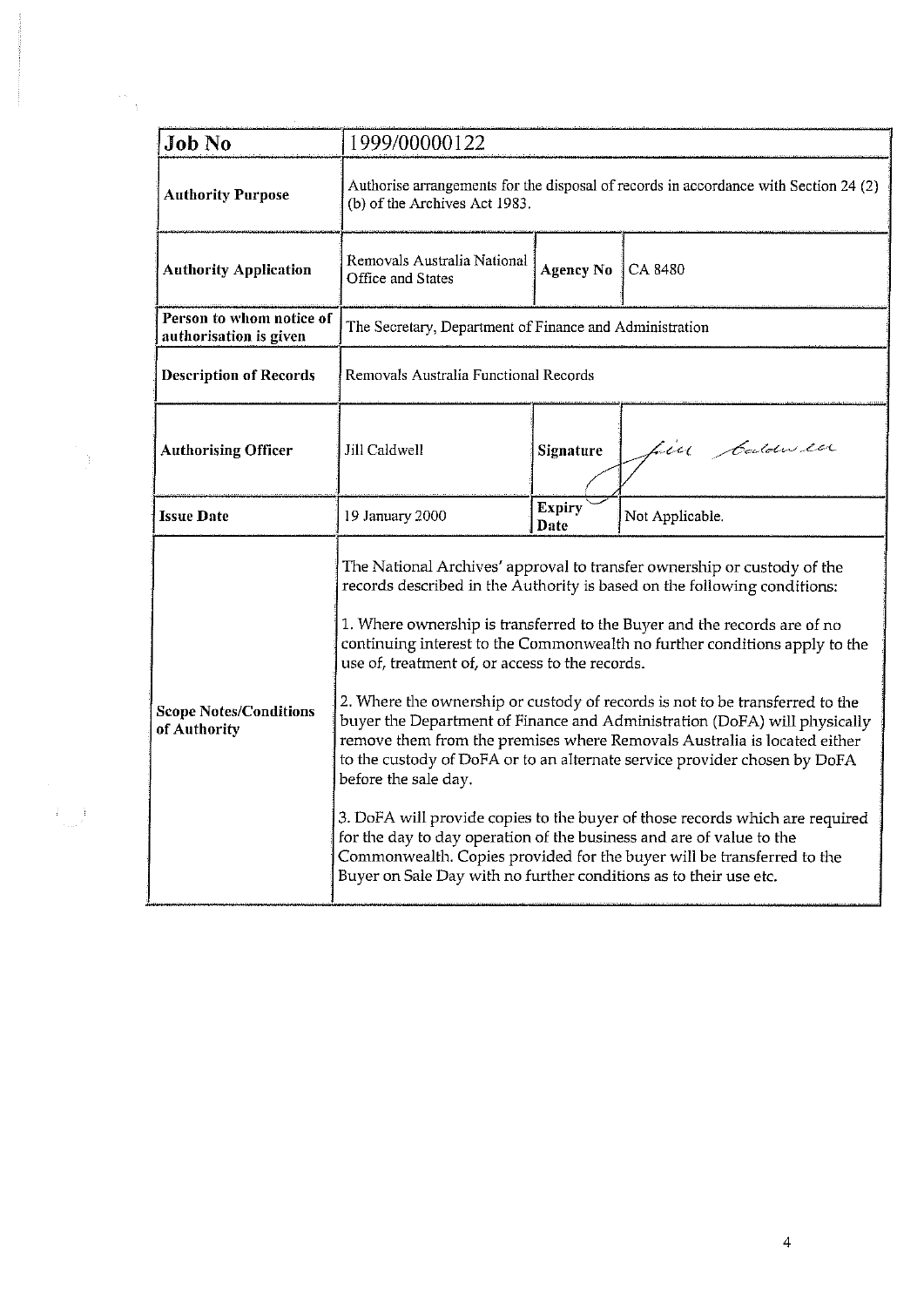| <b>Heading or Activity</b>       | <b>Business</b><br><b>Function</b> | <b>Class No</b> | <b>Description and Disposal Action</b>                                                                                                                                                                                                                                                                                                                                                                                           |
|----------------------------------|------------------------------------|-----------------|----------------------------------------------------------------------------------------------------------------------------------------------------------------------------------------------------------------------------------------------------------------------------------------------------------------------------------------------------------------------------------------------------------------------------------|
| <b>Asset Management</b>          | Property<br>Management             | 139             | Records relating to Removals Australia's own<br>office relocations, vehicle policies and<br>termination of vehicle hire documents.<br>Commonwealth to retain ownership.<br>Records to be transferred to DoFA prior to<br>the new owner taking possession.<br>Records to be sentenced in accordance with<br>GDA 13 and GDA 14.                                                                                                    |
| <b>Asset Management</b>          | Property<br>Management             | 140             | Administrative records relating to Removals<br>Australia property and asset management not<br>covered in class 139. This includes, but is not<br>confined to, telephone services, utilities, and<br>maintenance.<br>Transfer ownership to Buyer with no<br>conditions.                                                                                                                                                           |
| Accounting, policy and<br>audit. | Finance                            | 141             | Records documenting financial transactions<br>including: payment of accounts, invoicing,<br>recovery of monies, internal audit papers, bank<br>schedules, budget estimates and submissions<br>and policy formulation of fees and charges.<br>Commonwealth to retain ownership.<br>Records to be transferred to DoFA prior to<br>the new owner taking possession.<br>Records to be sentenced in accordance with<br><b>GDA 12.</b> |
| <b>Staff Training</b>            | Human<br>Resource<br>Management    | 142             | Records relating to training arrangements<br>including training material.<br>Commonwealth to retain ownership-<br>provide copies of records to Buyer.<br>Records to be sentenced in accordance with<br><b>GDA 14.</b>                                                                                                                                                                                                            |

 $\frac{1}{\left\| \mathbf{E} \mathbf{E} \right\|_{\mathbf{F}}^2} \leq \frac{1}{\left\| \mathbf{E} \mathbf{E} \right\|_{\mathbf{F}}^2}$ 

 $\sim$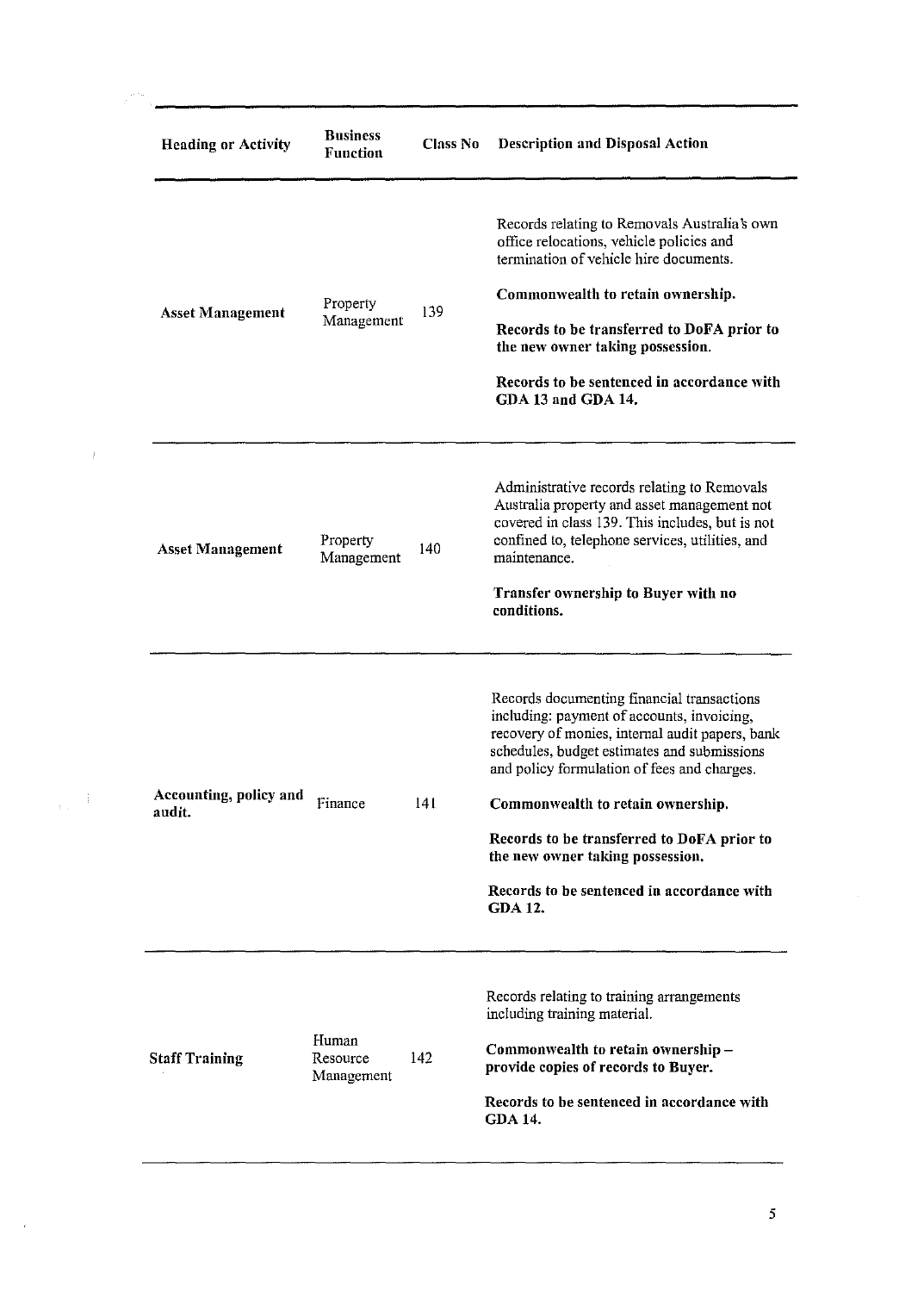| <b>Heading or Activity</b>                                            | <b>Business</b><br>Function     | Class No | <b>Description and Disposal Action</b>                                                                                                                                                                                                                                                                                                                                                                                                                                                                                                                                     |
|-----------------------------------------------------------------------|---------------------------------|----------|----------------------------------------------------------------------------------------------------------------------------------------------------------------------------------------------------------------------------------------------------------------------------------------------------------------------------------------------------------------------------------------------------------------------------------------------------------------------------------------------------------------------------------------------------------------------------|
| Policy, contracting<br>out. employment<br>conditions,<br>arrangements | Human<br>Resource<br>Management | 143      | All other records relating to the implementation<br>of human resource policy in Removals<br>Australia, as well as working papers in<br>employee surveys and questionnaires,<br>recruitment of contract staff, staff appraisal and<br>travel and attendance records.<br>Commonwealth to retain ownership.<br>Records to be transferred to DoFA prior to<br>the new owner taking possession.<br>Records to be sentenced in accordance with<br>GDA 14 and GDA 17.                                                                                                             |
| Policies and<br><b>Procedures</b>                                     | Operations                      | 144      | Records relating to policy, procedures and<br>instructions for Removals Australia's<br>commercial arrangements with the removals<br>industry. These records are defined within the<br>scope and content of the Commercial<br>Arrangements Household Removals Australia<br>(CAHRA), Commercial Arrangements<br>Vehicles Removals Australia (CAVRA) and<br>Commercial Arrangements International<br>Removals Australia (CAIRA).<br>Commonwealth to retain ownership-<br>provide copies of records to Buyer.<br>Records to be sentenced in accordance with<br><b>RDA 680.</b> |
| <b>Individual Cases</b>                                               | Operations                      | 145      | Requests for quotes, daily quotation schedules,<br>removal files, volume assessment registers,<br>preferred provider registers, variation request<br>registers, provider performance files, feedback<br>registers, receipt vouchers, uplift condition<br>reports, workplace relocation files, repair items<br>register.<br>Transfer ownership to Buyer with no<br>conditions.                                                                                                                                                                                              |

 $\mathcal{L}(\mathcal{A})$  .

 $\frac{1}{\left\| \mathbf{p} \right\|_{\mathbf{p}}}\left\| \mathbf{p} \right\|_{\mathbf{p}}$